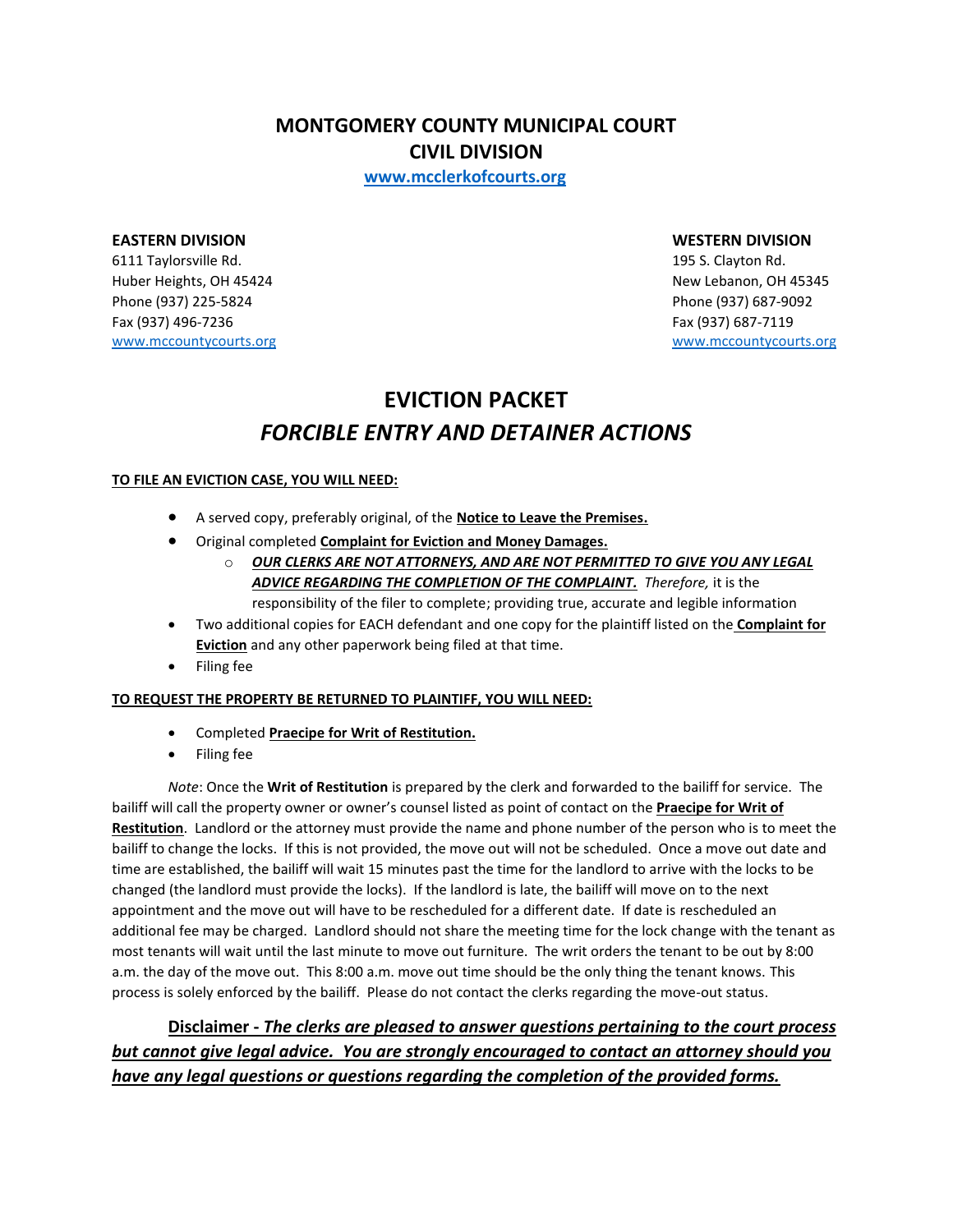### **MONTGOMERY COUNTY MUNICIPAL COURT WESTERN DIVISION**

**Property Owner's Name** 

**Property Owner's Street address** 

City, state and zip code **PLAINTIFF (Property Owner)** 

Tenant's Name

Tenant's Street address

City, state and zip code **DEFENDANT (Tenant)** 

#### **FIRST CLAIM FOR RELIEF (EVICTION)**

1. Plaintiff is the \_\_\_\_\_\_\_\_\_\_\_\_ (owner) of premises located \_\_\_\_\_\_\_\_\_ (address of premises tenant is to be evicted from), \_\_\_\_\_\_\_\_\_\_\_\_\_\_\_\_\_\_\_\_\_(city), Ohio.

3. Defendant is in default of the lease/rental agreement because \_\_\_\_\_\_\_\_\_\_\_\_\_\_\_

(date), Plaintiff served Defendant a Notice to Leave the Premises 4. On pursuant to RC 1923.04. (copy of notice to leave premises to be filed with Complaint)

5. Defendant has since \_\_\_\_\_\_\_\_\_\_\_\_\_\_\_\_\_\_\_\_\_\_(date of notice to leave premises period expired) unlawfully and forcibly detained from the Plaintiff possession of the above-described premises.

#### SECOND CLAIM FOR RELIEF (MONEY DAMAGES-NOT TO EXCEED \$15,000.00)

premises and/or premises are rented, whichever may be applicable), and/or unspecified damages in the amount to be determined after Plaintiff has an opportunity to inspect the premises.

WHERFORE, with respect to the First Claim for Relief, Plaintiff prays for restitution of the premises; with respect to the Second Claim for Relief, Plaintiff requests the total amount due for back rents, future rents, and/or damages, and the costs of this action.

Respectfully submitted,

Signature of Property Owner or Owner's Counsel

Phone Number

CASE NUMBER **Analysis** 

#### **COMPLAINT FOR EVICTION AND MONEY DAMAGES**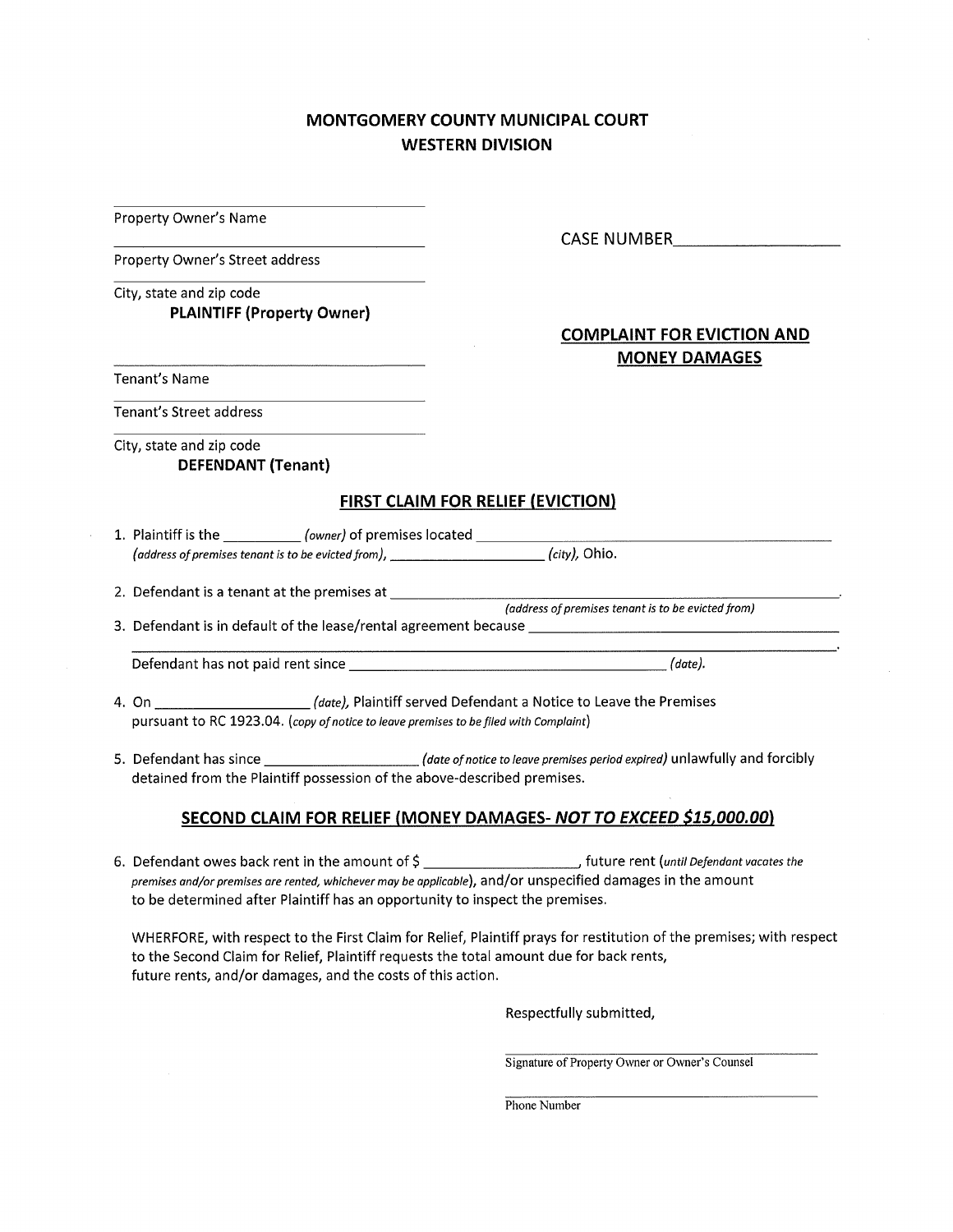# **NOTICE TO LEAVE THE PREMISES**

|                              | (date served upon tenant)                                                                           |  |
|------------------------------|-----------------------------------------------------------------------------------------------------|--|
| Dear:                        |                                                                                                     |  |
| (Tenant's Name)              |                                                                                                     |  |
|                              |                                                                                                     |  |
|                              | The purpose of this letter is to ask you to LEAVE the premises now in your possession, situated     |  |
|                              |                                                                                                     |  |
|                              | together with the lot of land on which these                                                        |  |
|                              | premises are located. You are being asked to LEAVE for the following reason: ______________________ |  |
|                              | (state reasons for eviction)                                                                        |  |
|                              |                                                                                                     |  |
|                              | Your compliance with this Notice by ______________________ will prevent any eviction against you.   |  |
|                              | (date)                                                                                              |  |
|                              | YOU ARE BEING ASKED TO LEAVE THE PREMISES. IF YOU DO NOT LEAVE, AN EVICTION                         |  |
|                              | ACTION MAY BE INITIATED AGAINST YOU. IF YOU ARE IN DOUBT REGARDING YOUR LEGAL                       |  |
|                              | RIGHTS AND OBLIGATIONS AS A TENANT, IT IS RECOMMENDED THAT YOU SEEK LEGAL                           |  |
| <b>ASSISTANCE.</b>           |                                                                                                     |  |
|                              |                                                                                                     |  |
| Yours respectfully,          |                                                                                                     |  |
|                              |                                                                                                     |  |
| Signature of Property Owner  |                                                                                                     |  |
|                              |                                                                                                     |  |
| Print Name of Property Owner |                                                                                                     |  |
|                              |                                                                                                     |  |
| <b>Address</b>               |                                                                                                     |  |
| City, State, Zip Code        |                                                                                                     |  |
|                              |                                                                                                     |  |
| <b>Telephone Number</b>      |                                                                                                     |  |
|                              |                                                                                                     |  |
|                              |                                                                                                     |  |
|                              |                                                                                                     |  |

Request Tenant to Leave 3 Day.doc 01/06/2020

 $\bar{\omega}$